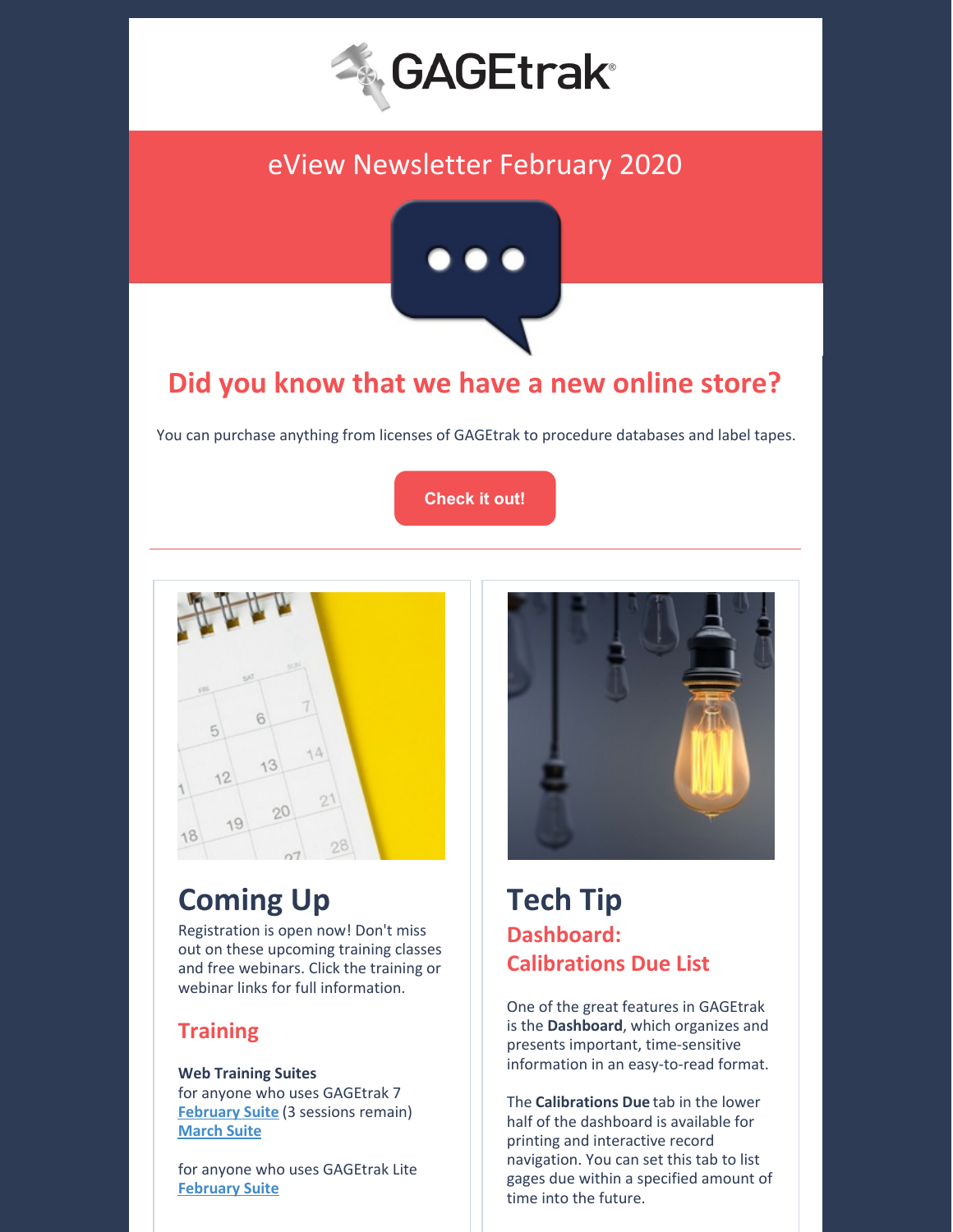**Admin Web Training Suite** for GAGEtrak administrators **[March](https://gagetrak.com/wp-content/uploads/GAGEtrak_Admin_Web_Training_Suite_March_2020.pdf) Suite**

**Regional Training** for anyone who uses GAGEtrak 7 **[Gardena,](https://gagetrak.com/wp-content/uploads/GAGEtrak_Training_Gardena_v7_February_2020.pdf) CA - February 20-21 [Dublin,](https://gagetrak.com/wp-content/uploads/GAGEtrak_Training_Dublin_v7_March_2020.pdf) OH - March 19-20 [Atlanta,](https://gagetrak.com/wp-content/uploads/GAGEtrak_Training_Atlanta_v7_April_2020.pdf) GA - April 23-34**

See the full training schedule **[here](https://gagetrak.com/training-schedule/)**.

To register for any of these trainings or for info about our custom training options, please contact our Training Specialist at 1-800-777-7020 ext. 134 or **[training@cybermetrics.com](mailto:training@cybermetrics.com)**.

#### **Free Webinars**

**Record [Cloning](https://attendee.gotowebinar.com/register/3152001173945098508)** February 13

**It's okay to get [attached](https://attendee.gotowebinar.com/register/5198475987236242188)** February 27

See the full webinar schedule and descriptions **[here](https://gagetrak.com/webinars/)**.



### **Support Portal**

Did you know that we have a GAGEtrak Support Portal? The Portal includes a knowledge base for answers to common questions and explanations for any potential issues you may experience. The Portal is also the most efficient way to create a support ticket and engage the support team. **Click [here](https://gagetrak.com/wp-content/uploads/GAGEtrak_Learning_Resources_and_Support.pdf) for instructions on creating a Support Portal account** and further info about learning resources.

| <b>Calibrations Due</b> | <b>Additional Schedules Due</b> |                                                               |                 |  |
|-------------------------|---------------------------------|---------------------------------------------------------------|-----------------|--|
|                         | <b>Create New Calibrations</b>  |                                                               |                 |  |
|                         |                                 |                                                               |                 |  |
|                         |                                 | Drag a column header and drop it here to group by that column |                 |  |
| Select <sup>T</sup>     | Due Date Y                      | Gage ID                                                       | S/N             |  |
|                         | 8/01/2020                       | 002E-OMIC                                                     | 3456-9087-90807 |  |

This list will only display gages with a status of Active or any other status for which you have checked the **Include in Lists of Due Gages** checkbox within **Setup -> Status IDs**.

Navigate to the **Setup -> Settings -> General** tab. In the **Dashboard Due List** pane, you will set the time frame for your due gages and whether or not you want to include past due gages in the list.

| Dashboard X Settings X                  |                             |                                    |  |   |  |  |  |  |  |
|-----------------------------------------|-----------------------------|------------------------------------|--|---|--|--|--|--|--|
| User Info                               | General                     | Cal. Options   Calendar   Security |  | A |  |  |  |  |  |
| Dashboard Due List                      |                             |                                    |  |   |  |  |  |  |  |
| Start frequency<br>$\mathbf{1}$<br>Days |                             |                                    |  |   |  |  |  |  |  |
|                                         | End frequency<br>Days<br>30 |                                    |  |   |  |  |  |  |  |
| <b>Include Past Due</b>                 |                             |                                    |  |   |  |  |  |  |  |

**Start Frequency:** when set to 1 Day, the due list will start at today's date.

**End Frequency:** when set to 30 Days, for instance, the list will show all gages due within the next 30 days.

**Include Past Due:** checking this checkbox nullifies the **Start Frequency**, as this will make the list include all gages that are past due and currently due, up to the **End Frequency**.

The **Dashboard** makes it easy see at a glance what kind of workload you have today and in the near future so that you may better balance the workload among your available resources.

We encourage you to explore the additional capabilities of your GAGEtrak software and as always, keep an eye out for future Tech Tips.